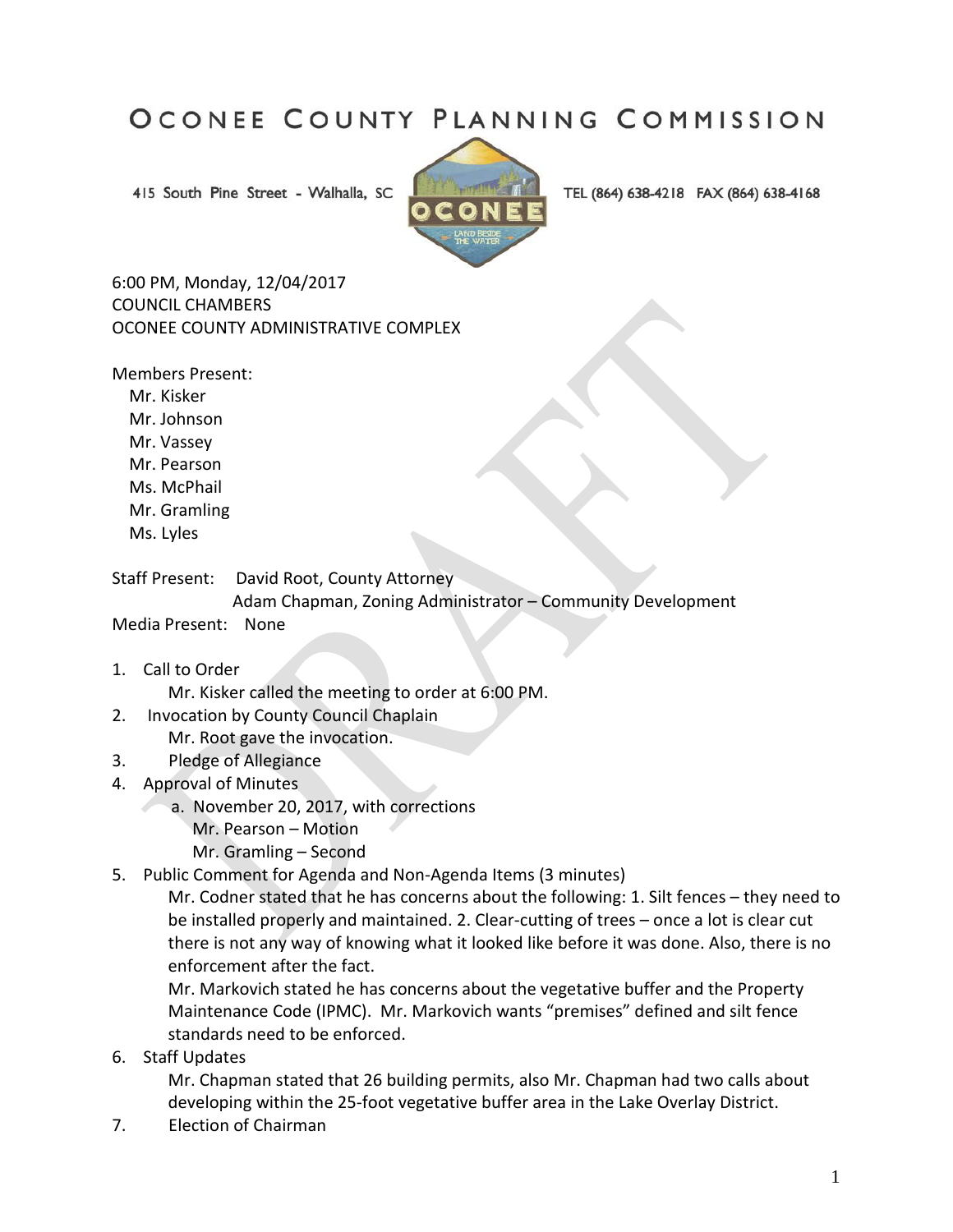Mrs. McPhail made a motion to nominate Mr. Kisker as Chairman and Mr. Pearson as Vice-Chairman for the rest of 2017. Mr. Johnson made a second on the motion it was approved unanimously.

## 8. Discussion on Comprehensive Plan Review

Staff noted that the Community Facilities Element and the Housing Element are the only two up for discussion with the Planning Commission tonight. The Community Facilities Element deals with the Fire Department, Sheriff's Department, Greenville Health System (GHS) and other facilities that deal with the welfare of the public. The Housing Element deals with the residential property that is owner-occupied as well as rentals. The 2010 Census Bureau and 2015 American Community Survey results are used to generate the numbers. Mr. Root suggested the Planning Commission look at the wording regarding the CFD in the Housing Element. If the CFD is to be added to the Zoning Matrix then it needs to be backed up by the Comprehensive Plan. Mr. Root is going to come up with language for the Planning Commission to consider the CFD being put into the matrix. Mrs. McPhail stated that the charts on pages 24 and 25, of the Housing Element, should be removed from the Comprehensive Plan.

## 9. Discussion on the Vegetative Buffer

 Mr. Smith had a PowerPoint presentation on the Vegetative Buffer. Mr. Smith stated he has concerns about enforcement during the week as well as the weekend. Mr. Smith wants the language in Section 5 to include "no motorized vehicles in the Vegetative Buffer area", also in Section 6 it needs to address unstabilized soil. Staff stated that the 800-foot mark is Duke Energy's property and had charts to show to the Commission members and the public what the View Lane could look like. Mr. Kisker stated that the DHEC 50 foot line is intended to keep the drain lines away from the lake. Many of the communities have a Home Owners Association that will have input within a subdivision development. Mr. Johnson and Mr. Kisker had a conversation about Duke Energy's right-of-way. Mr. Pearson asked about placement of silt fences. Mr. Johnson, Mr. Kisker, Mrs. Lyles, and Mrs. McPhail discussed placement of the silt fences along the lakefront properties. Staff asked the Commission if a Duke Energy representative should be contacted to discuss Duke Energy's protocols.

Mr. Kisker asked if allowing a Home Owners Association (HOA) to give approval on the removal of trees in the vegetative buffer without the County's approval would be a good addition. Staff stated that the County has jurisdiction over the Vegetative Buffer. Mrs. Lyles asked if the wire backed silt fence should be mandatory. Staff stated that the wire backed silt fence wouldn't be required as lots have different topography. Mrs. Lyles asked if there are current regulations regarding replanting if trees are removed within the vegetative buffer area. Staff stated they are guidelines already in place. Mr. Kisker asked Mr. Root about the penalties through the International Property Maintenance Code. Mr. Root stated that the International Property Maintenance Code addresses the penalties for the erosion control and enforcement issues. Mr. Kisker asked that the wording 'entrenched" be put into paragraph 5 (silt fence). Mr. Root stated that the following language could be put into the code before or after the Penalties Section. "Compliance and Conflicts:

Compliance with the requirements of this Section does not nullify a party's duty to comply with other or more stringent regulations, requirements, or guidelines of a Duke